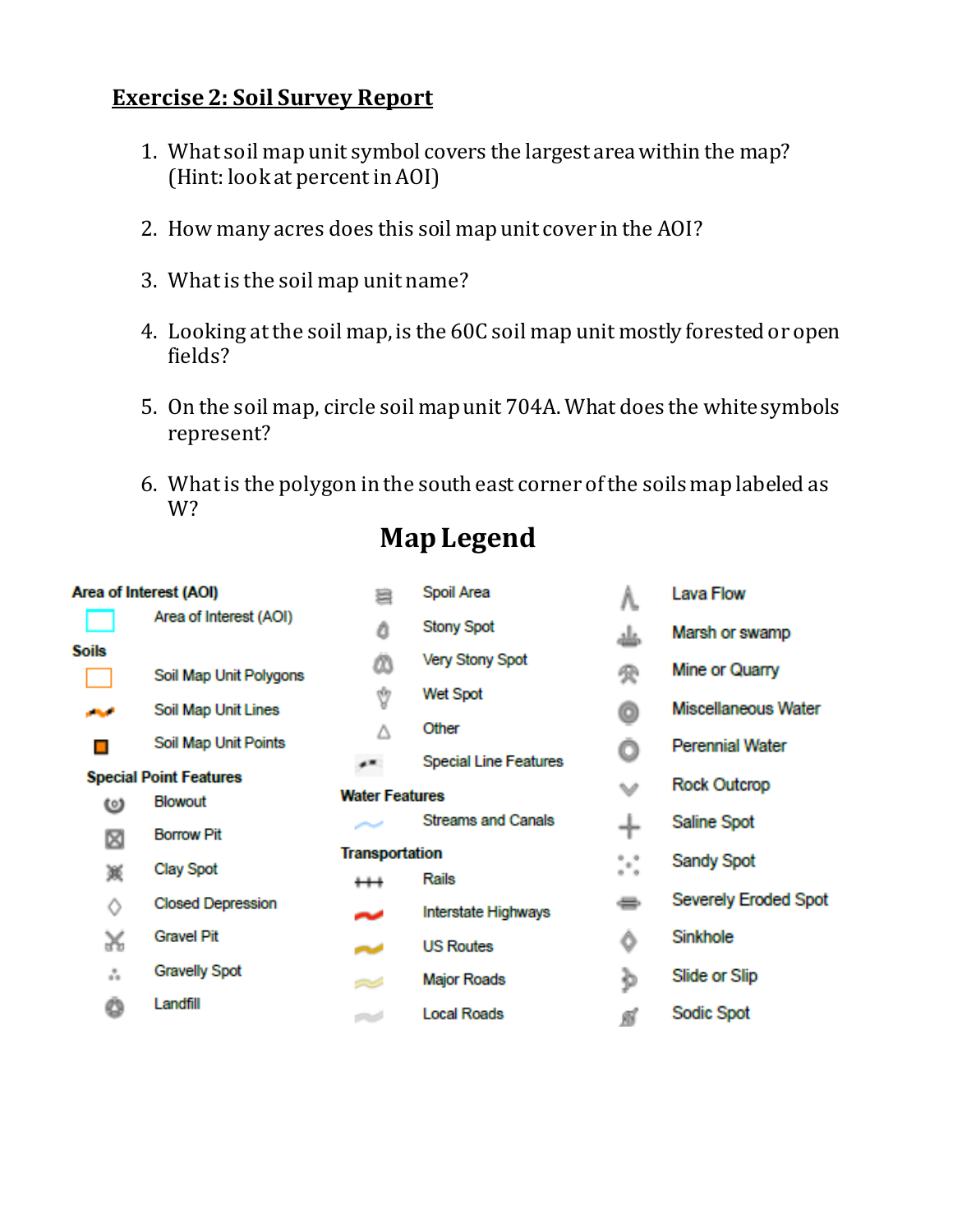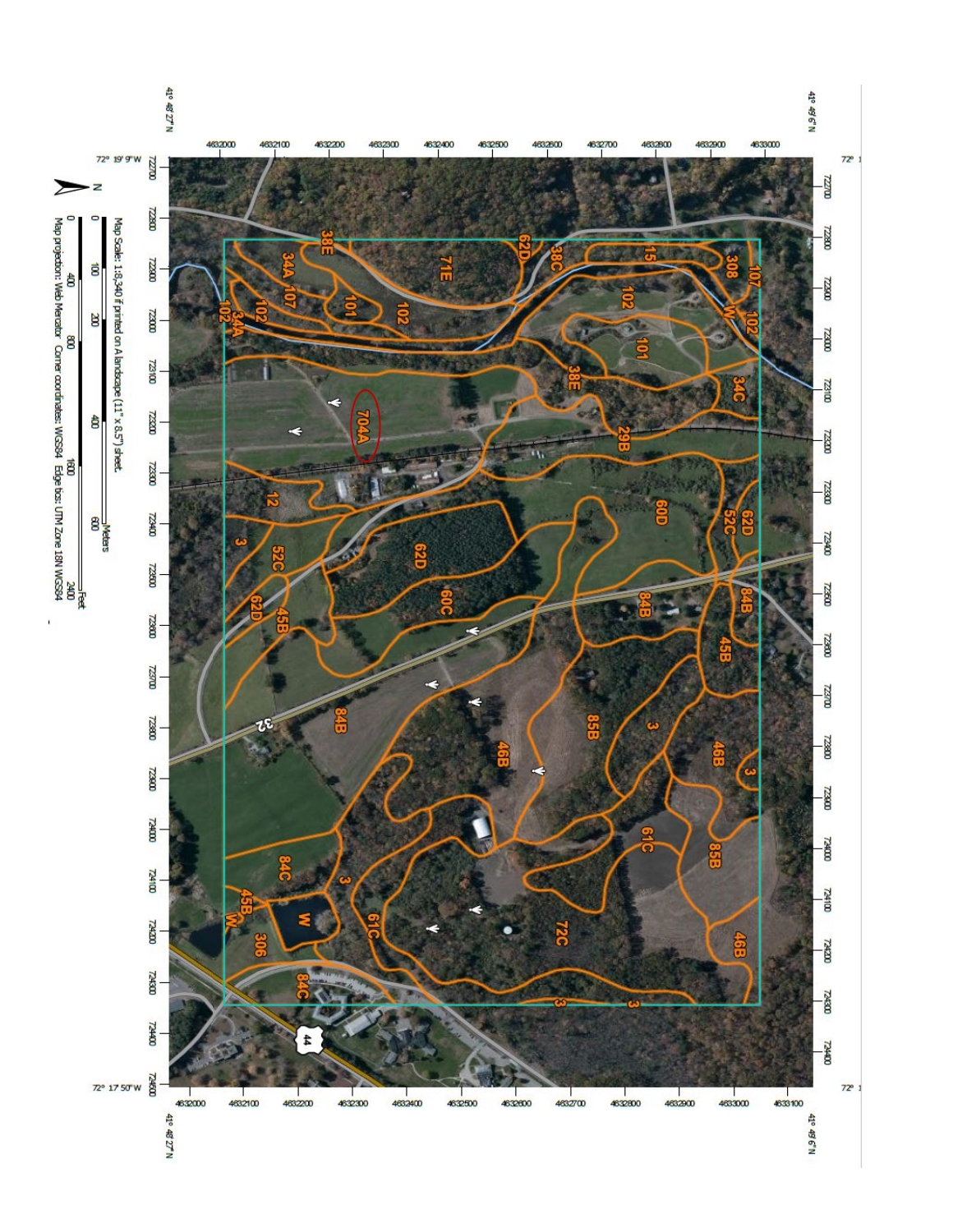| <b>Map</b><br><b>Unit</b><br><b>Symbol</b> | <b>Map Unit Name</b>                                                               | <b>Acres in</b><br><b>AOI</b> | <b>Percent of</b><br><b>AOI</b> |
|--------------------------------------------|------------------------------------------------------------------------------------|-------------------------------|---------------------------------|
| $\mathbf{3}$                               | Ridgebury, Leicester, and Whitman soils, 0 to 8<br>percent slopes, extremely stony | 17.1                          | 4.7%                            |
| 12                                         | Raypol silt loam                                                                   | 4.1                           | 1.1%                            |
| 15                                         | Scarboro muck, 0 to 3 percent slopes                                               | 2.2                           | 0.6%                            |
| 29B                                        | Agawam fine sandy loam, 3 to 8 percent slopes                                      | 11.2                          | 3.0%                            |
| 34A                                        | Merrimac fine sandy loam, 0 to 3 percent slopes                                    | 3.1                           | 0.8%                            |
| 34C                                        | Merrimac fine sandy loam, 8 to 15 percent slopes                                   | 2.0                           | 0.5%                            |
| <b>38C</b>                                 | Hinckley loamy sand, 3 to 15 percent slopes                                        | 2.8                           | 0.8%                            |
| 38E                                        | Hinckley loamy sand, 15 to 45 percent slopes                                       | 14.0                          | 3.8%                            |
| 45B                                        | Woodbridge fine sandy loam, 3 to 8 percent slopes                                  | 9.7                           | 2.7%                            |
| 46B                                        | Woodbridge fine sandy loam, 0 to 8 percent slopes,<br>very stony                   | 33.1                          | 9.0%                            |
| <b>52C</b>                                 | Sutton fine sandy loam, 2 to 15 percent slopes,<br>extremely stony                 | 6.9                           | 1.9%                            |
| <b>60C</b>                                 | Canton and Charlton fine sandy loams, 8 to 15 percent<br>slopes                    | 10.7                          | 2.9%                            |
| 60D                                        | Canton and Charlton soils, 15 to 25 percent slopes                                 | 21.0                          | 5.7%                            |
| 61C                                        | Canton and Charlton fine sandy loams, 8 to 15<br>percent slopes, very stony        | 18.3                          | 5.0%                            |
| 62D                                        | Canton and Charlton fine sandy loams, 15 to 35<br>percent slopes, extremely stony  | 14.5                          | 3.9%                            |
| 71E                                        | Nipmuck-Brimfield-Rock outcrop complex, 15 to 45<br>percent slopes                 | 8.0                           | 2.2%                            |
| <b>72C</b>                                 | Nipmuck-Brookfield complex, 3 to 15 percent slopes,<br>very rocky                  | 36.2                          | 9.9%                            |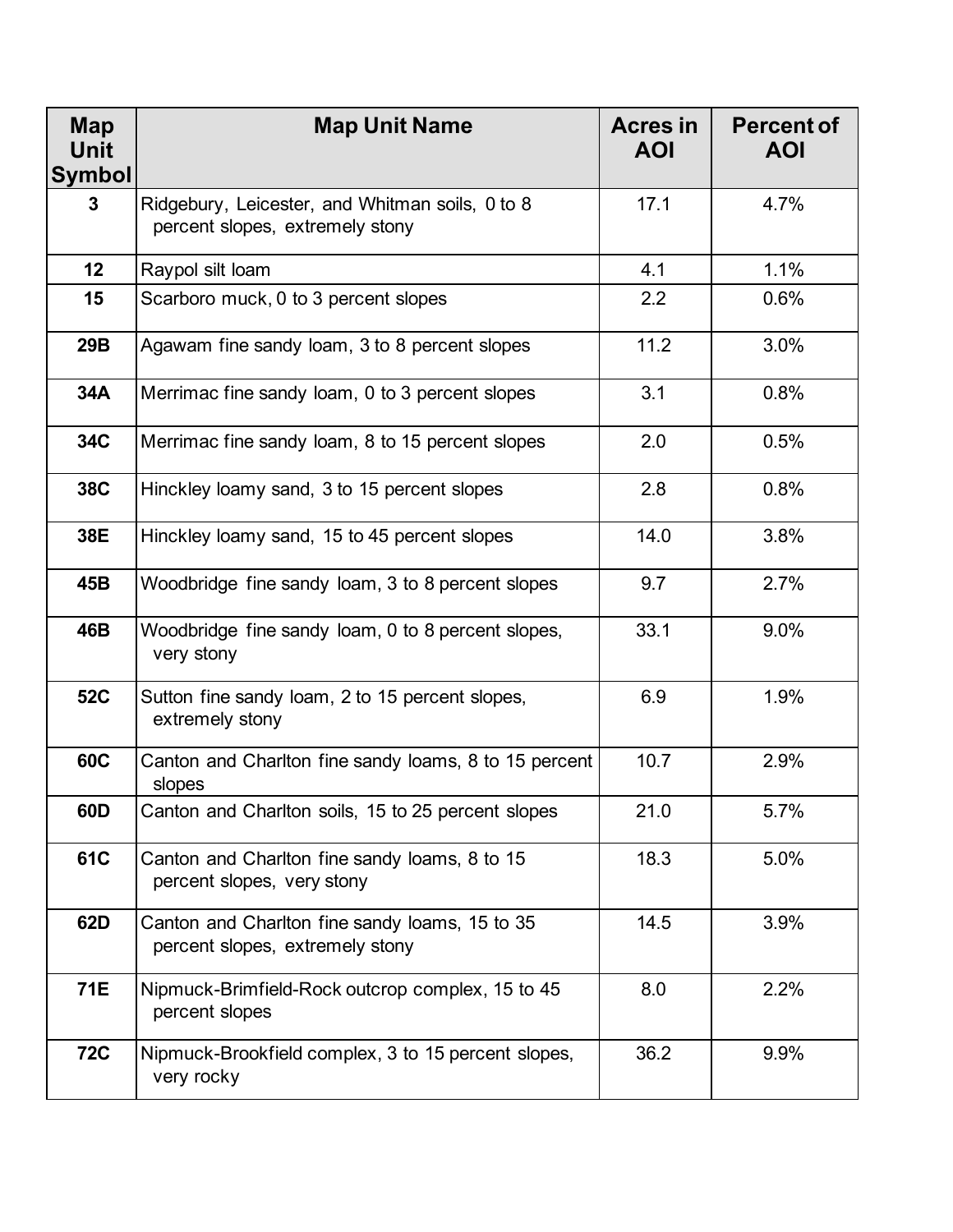| 84B        | Paxton and Montauk fine sandy loams, 3 to 8 percent<br>slopes             | 42.9  | 11.7%  |
|------------|---------------------------------------------------------------------------|-------|--------|
| <b>84C</b> | Paxton and Montauk fine sandy loams, 8 to 15 percent<br>slopes            | 10.3  | 2.8%   |
| 85B        | Paxton and Montauk fine sandy loams, 3 to 8 percent<br>slopes, very stony | 23.0  | 6.3%   |
| 101        | Occum fine sandy loam                                                     | 8.0   | 2.2%   |
| 102        | Pootatuck fine sandy loam                                                 | 18.5  | 5.0%   |
| 107        | Limerick and Lim soils                                                    | 4.2   | 1.2%   |
| 306        | Udorthents-Urban land complex                                             | 3.3   | 0.9%   |
| 308        | Udorthents, smoothed                                                      | 1.8   | 0.5%   |
| 704A       | Enfield silt loam, 0 to 3 percent slopes                                  | 30.4  | 8.3%   |
| W<br>Water |                                                                           | 9.5   | 2.6%   |
|            | <b>Totals for Area of Interest</b>                                        | 366.9 | 100.0% |

Use the soil map unit descriptions and land classification information below to complete the following:

- 1. Draw a circle around the farmland classification of soil map units 15, 46B, and 84C.
- 2. Draw a rectangle around the soil parent material of soil map units 15, 46B, and 84C.
- 3. Under the typical profile, is there an O horizon described for soil map units 15, 46B, and 84C?
- 4. What soil map unit has the highest water table?
- 5. What soil map unit has a moderate rating for available water storage in the profile?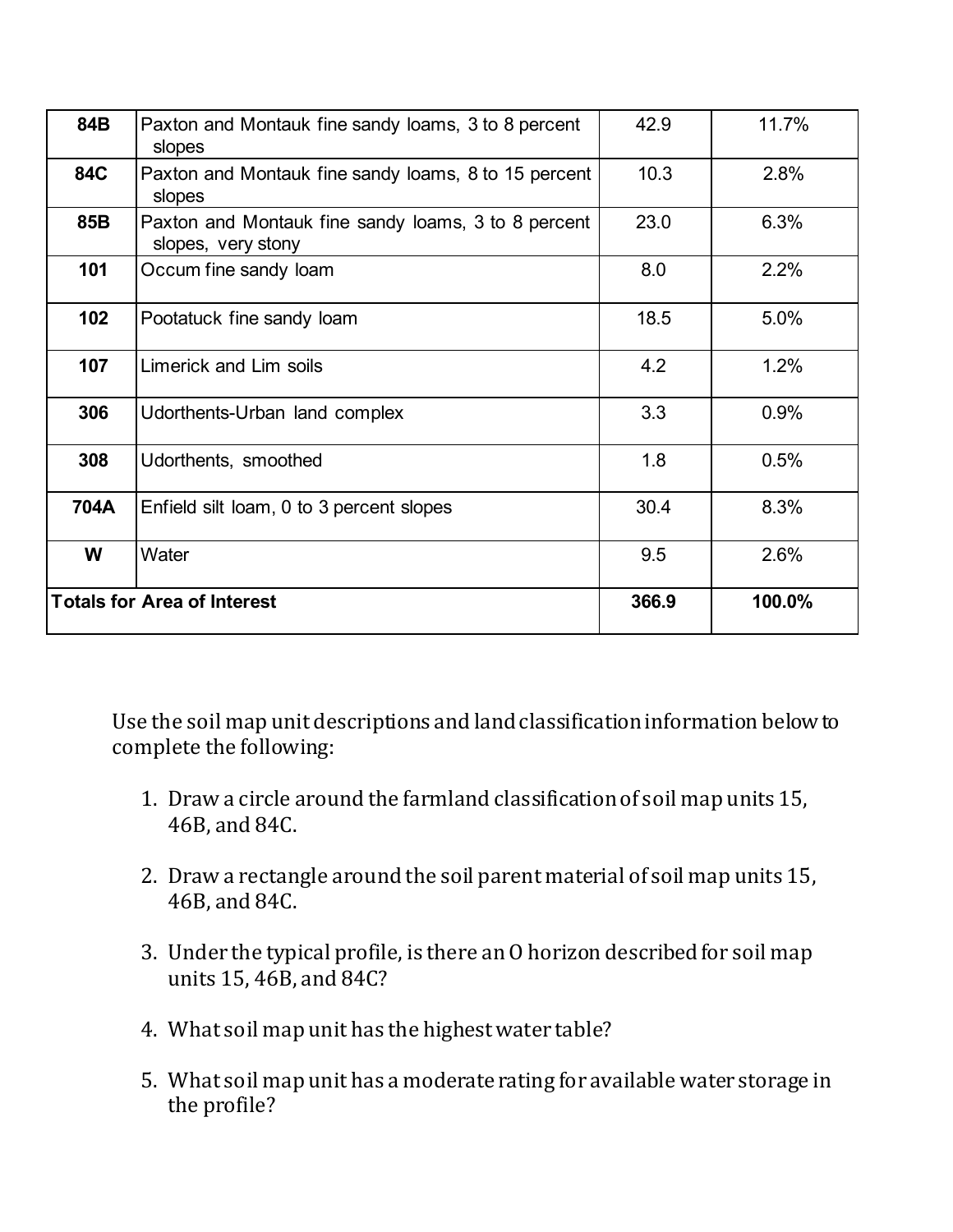- 6. What soil map unit has the steepest slope?
- 7. What soil map unit has a negligiblerating for runoff class? Why?
- 8. Draw a circle around the soil map units on the **Inland Wetlands table and map** that are CT Inland Wetlands.

# **84C—Paxton and Montauk fine sandy loams, 8 to 15 percent slopes**

# **Map Unit Setting**

*National map unit symbol:* 2w67b *Elevation:* 0 to 1,550 feet *Mean annual precipitation:* 36 to 71 inches *Mean annual air temperature:* 39 to 55 degrees F *Frost-free period:* 145 to 240 days *Farmland classification:* Farmland of statewide importance

# **Map Unit Composition**

*Paxton and similar soils:* 55 percent *Montauk and similar soils:* 30 percent *Minor components:* 15 percent *Estimates are based on observations, descriptions, and transects of the mapunit.*

# **Description of Paxton**

# **Setting**

*Landform:* Ground moraines, drumlins, hills *Landform position (two-dimensional):* Backslope *Landform position (three-dimensional):* Side slope *Down-slope shape:* Linear, convex *Across-slope shape:* Convex *Parent material:* Coarse-loamy lodgment till derived from gneiss, granite, and/or schist

# **Typical profile**

*Ap - 0 to 8 inches:* fine sandy loam *Bw1 - 8 to 15 inches:* fine sandy loam *Bw2 - 15 to 26 inches:* fine sandy loam *Cd - 26 to 65 inches:* gravelly fine sandy loam

# **Properties and qualities**

*Slope:* 8 to 15 percent *Depth to restrictive feature:* 20 to 39 inches to densic material *Drainage class:* Well drained *Runoff class:* Medium *Capacity of the most limiting layer to transmit water (Ksat):* Very low to moderately low (0.00 to 0.14 in/hr) *Depth to water table:* About 18 to 37 inches *Frequency of flooding:* None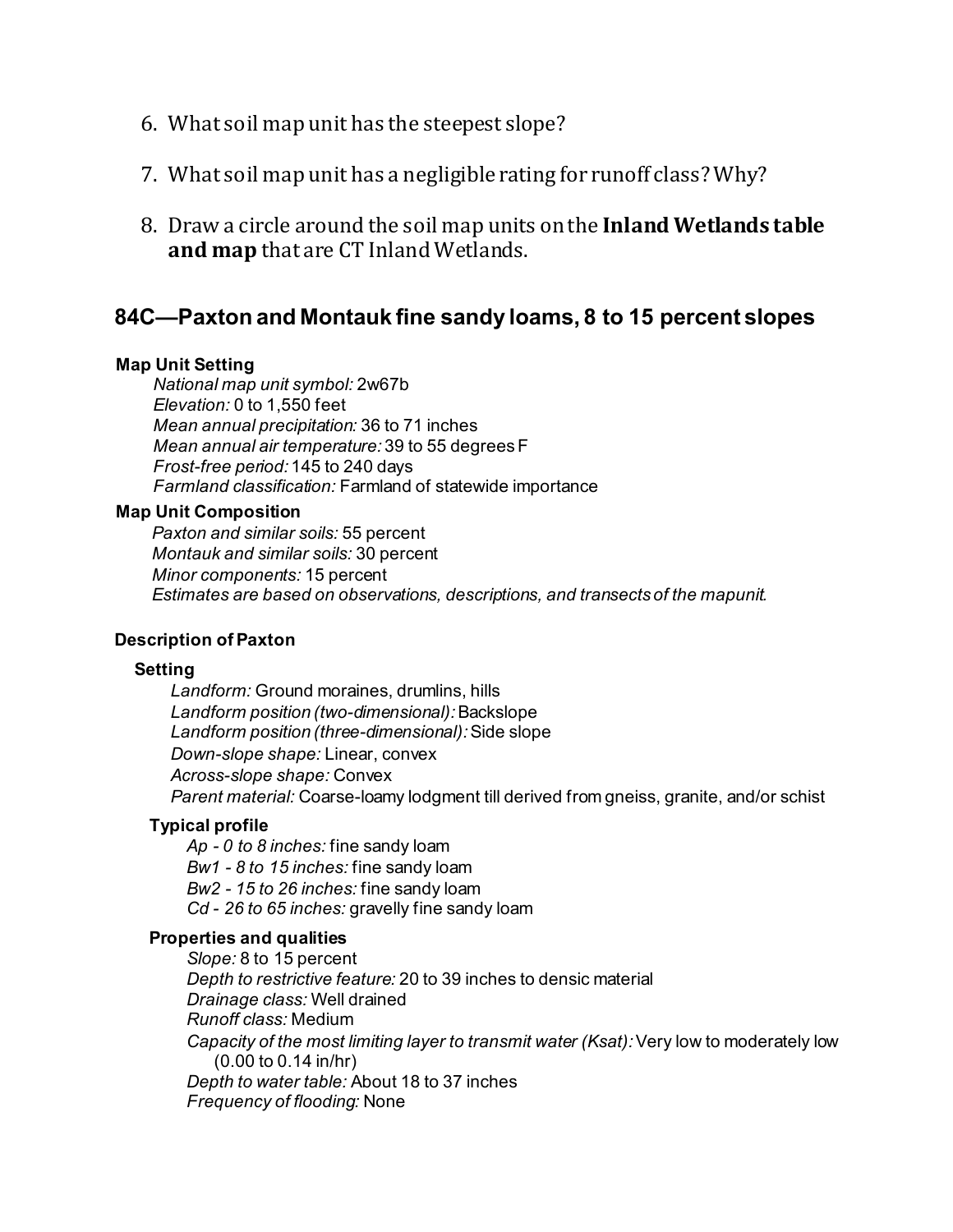*Frequency of ponding:* None *Maximum salinity:* Nonsaline (0.0 to 1.9 mmhos/cm) *Available water capacity:* Low (about 4.2 inches)

# **Interpretive groups**

*Land capability classification (irrigated):* None specified *Land capability classification (nonirrigated):* 3e *Hydrologic Soil Group:* C *Ecological site:* F144AY007CT - Well Drained Dense Till Uplands *Hydric soil rating:* No

# **Description of Montauk Setting**

*Landform:* Recessionial moraines, drumlins, hills, ground moraines *Landform position (two-dimensional):* Backslope *Landform position (three-dimensional):* Side slope *Down-slope shape:* Linear, convex *Across-slope shape:* Convex *Parent material:* Coarse-loamy over sandy lodgment till derived from gneiss, granite, and/or schist

# **Typical profile**

*Ap - 0 to 4 inches:* fine sandy loam *Bw1 - 4 to 26 inches:* fine sandy loam *Bw2 - 26 to 34 inches:* sandy loam *2Cd - 34 to 72 inches:* gravelly loamy sand

# **Properties and qualities**

*Slope:* 8 to 15 percent *Depth to restrictive feature:* 20 to 39 inches to densic material *Drainage class:* Well drained *Runoff class:* Medium *Capacity of the most limiting layer to transmit water (Ksat):* Very low to moderately high (0.00 to 1.42 in/hr) *Depth to water table:* About 18 to 37 inches *Frequency of flooding: None Frequency of ponding: None Maximum salinity: Nonsaline (0.0 to 1.9 mmhos/cm) Available water capacity: Low (about 5.2 inches)*

## **Interpretive groups**

*Land capability classification (irrigated):* None specified *Land capability classification (nonirrigated):* 3e *Hydrologic Soil Group:* C *Ecological site:* F144AY007CT - Well Drained Dense Till Uplands *Hydric soil rating:* No

## **Minor Components**

# **Woodbridge**

*Percent of map unit:* 6 percent *Landform:* Drumlins, hills, ground moraines *Landform position (two-dimensional):* Backslope, footslope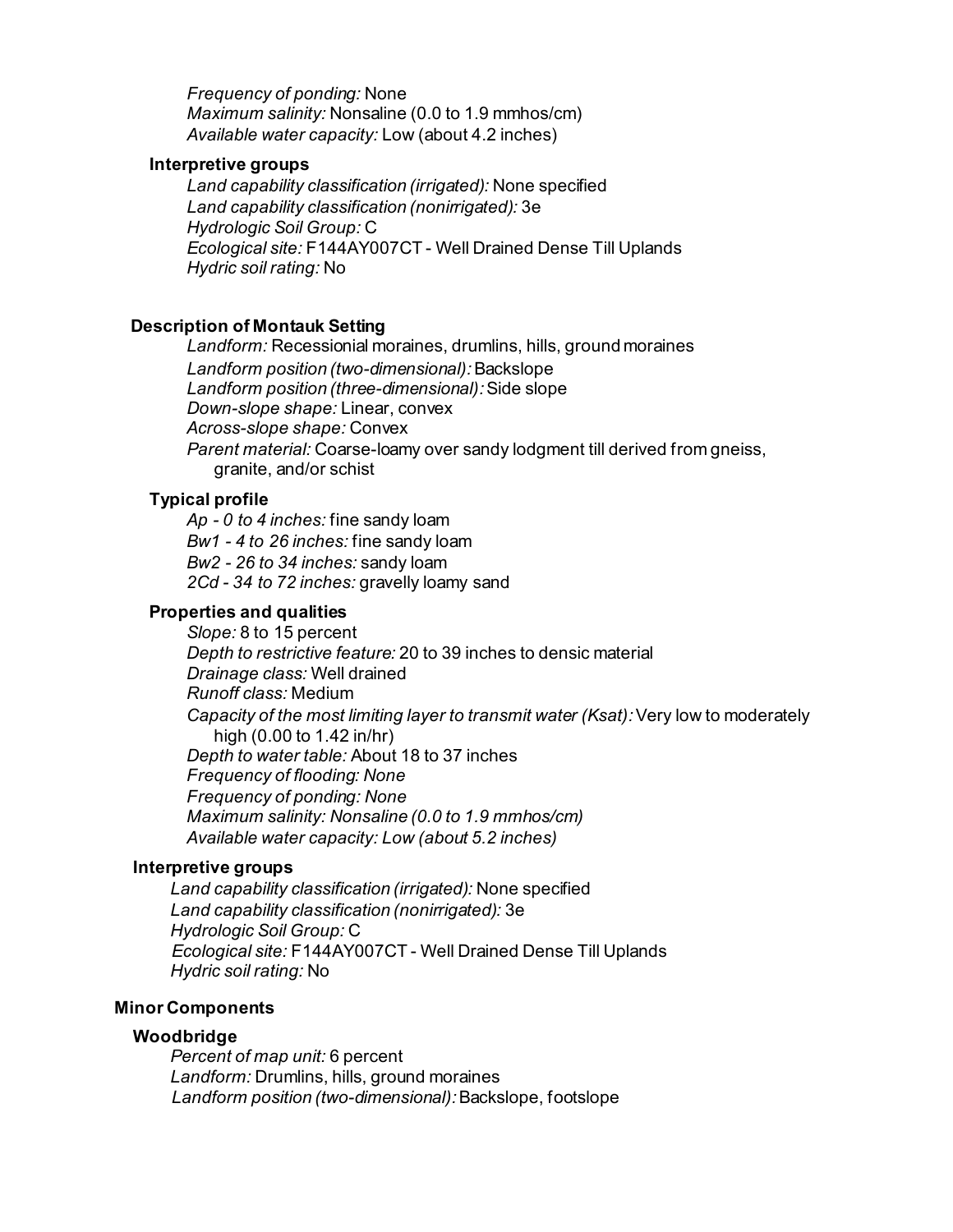*Landform position (three-dimensional):* Side slope *Down-slope shape:* Concave *Acrossslope shape:* Linear *Hydric soil rating:*  No

#### **Charlton**

*Percent of map unit:* 5 percent *Landform:* Hills *Landform position (two-dimensional):* Backslope *Landform position (three-dimensional):* Side slope *Down-slope shape:* Linear, convex *Across-slope shape:* Convex *Hydric soil rating:* No

# **Ridgebury**

*Percent of map unit:* 3 percent *Landform:* Hills, depressions, drumlins, drainageways, ground moraines *Landform position (two-dimensional):* Footslope, toeslope *Landform position (three-dimensional):* Base slope, head slope *Down-slope shape:* Concave *Across-slope shape:* Concave *Hydric soil rating:* Yes

# **Stockbridge**

*Percent of map unit:* 1 percent *Landform:* Hills *Landform position (two-dimensional):* Backslope *Landform position (three-dimensional):* Side slope *Down-slope shape:* Concave *Across-slope shape:* Linear *Hydric soil rating:* No

# **46B—Woodbridge fine sandy loam, 0 to 8 percent slopes, very stony**

# **Map Unit Setting**

*National map unit symbol:* 2t2qr *Elevation:* 0 to 1,440 feet *Mean annual precipitation:* 36 to 71 inches *Mean annual air temperature:* 39 to 55 degrees F *Frost-free period:* 140 to 240 days *Farmland classification:* Not prime farmland

## **Map Unit Composition**

*Woodbridge, very stony, and similar soils:* 82 percent *Minor components:* 18 percent *Estimates are based on observations, descriptions, and transects of the mapunit.*

#### **Description of Woodbridge, Very Stony**

#### **Setting**

*Landform:* Hills, ground moraines, drumlins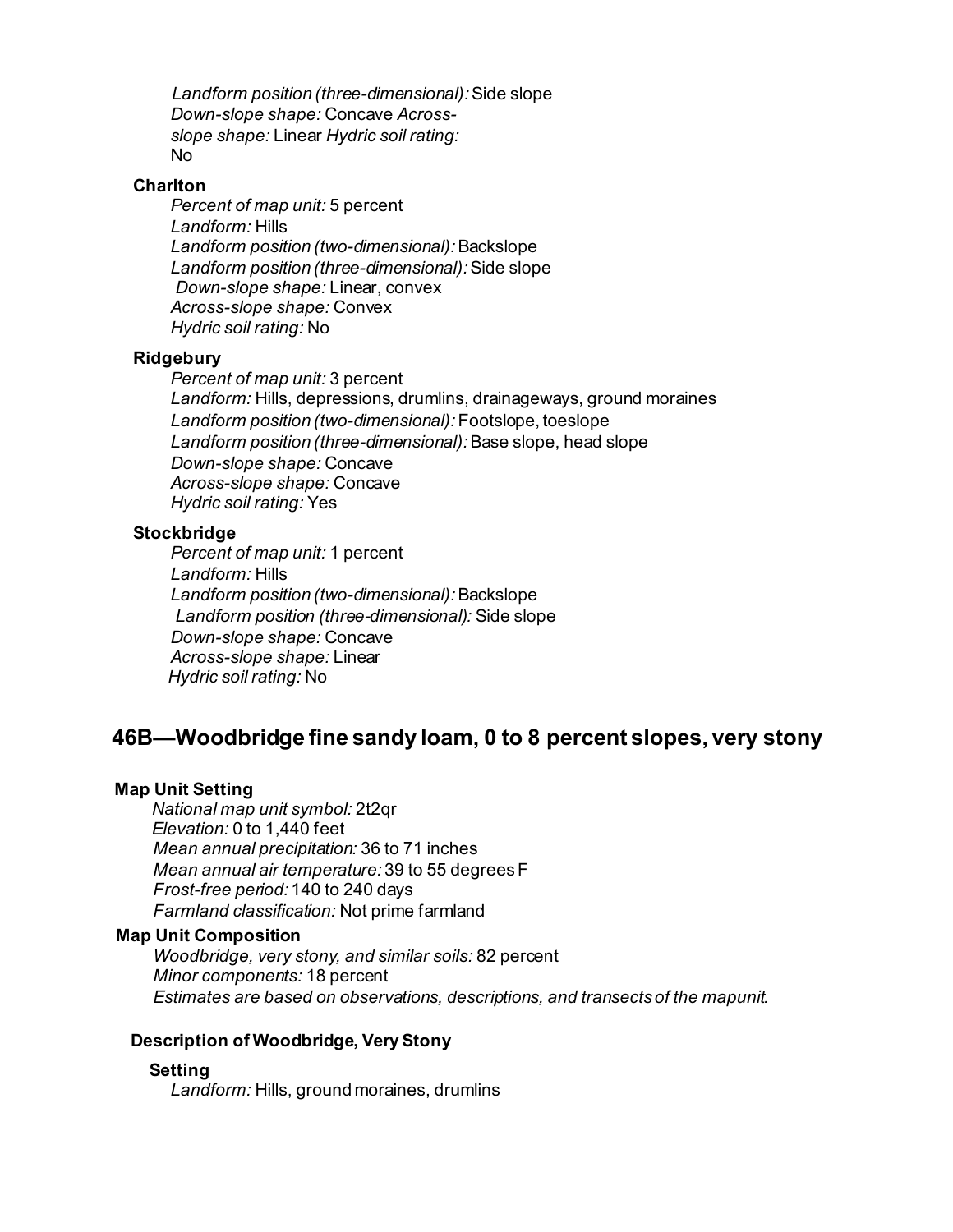*Landform position (two-dimensional):* Backslope, footslope, summit *Landform position (three-dimensional):* Side slope *Down-slope shape:* Concave *Across-slope shape:* Linear *Parent material:* Coarse-loamy lodgment till derived from gneiss, granite, and/or schist

# **Typical profile**

*Oe - 0 to 2 inches:* moderately decomposed plant material *A - 2 to 9 inches:* fine sandy loam *Bw1 - 9 to 20 inches:* fine sandy loam *Bw2 - 20 to 32 inches:* fine sandy loam *Cd - 32 to 67 inches:* gravelly fine sandy loam

# **Properties and qualities**

*Slope:* 0 to 8 percent *Surface area covered with cobbles, stones or boulders:* 1.6 percent *Depth to restrictive feature:* 20 to 43 inches to densic material *Drainage class:* Moderately well drained  *Runoff class:* Medium *Capacity of the most limiting layer to transmit water (Ksat):* Very low to moderately low (0.00 to 0.14 in/hr) *Depth to water table:* About 19 to 27 inches *Frequency of flooding:* None *Frequency of ponding:* None *Maximum salinity:* Nonsaline (0.0 to 1.9 mmhos/cm) *Available water capacity:* Low (about 4.0 inches)

#### **Interpretive groups**

*Land capability classification (irrigated):* None specified *Land capability classification (nonirrigated):* 6s *Hydrologic Soil Group:* C/D *Ecological site:* F144AY037MA - Moist Dense Till Uplands *Hydric soil rating:* No

## **Minor Components Paxton,**

#### **very stony**

*Percent of map unit:* 10 percent *Landform:* Drumlins, hills, ground moraines *Landform position (two-dimensional):* Shoulder, backslope, summit *Landform position (three-dimensional):* Crest, side slope *Down-slope shape:* Linear, convex *Across-slope shape:* Convex, linear *Hydric soil rating:* No

# **Ridgebury, very stony**

*Percent of map unit:* 8 percent *Landform:* Ground moraines, depressions, drumlins, drainageways, hills *Landform position (two-dimensional):* Toeslope *Landform position (three-dimensional):* Head slope, base slope *Down-slope shape:* Concave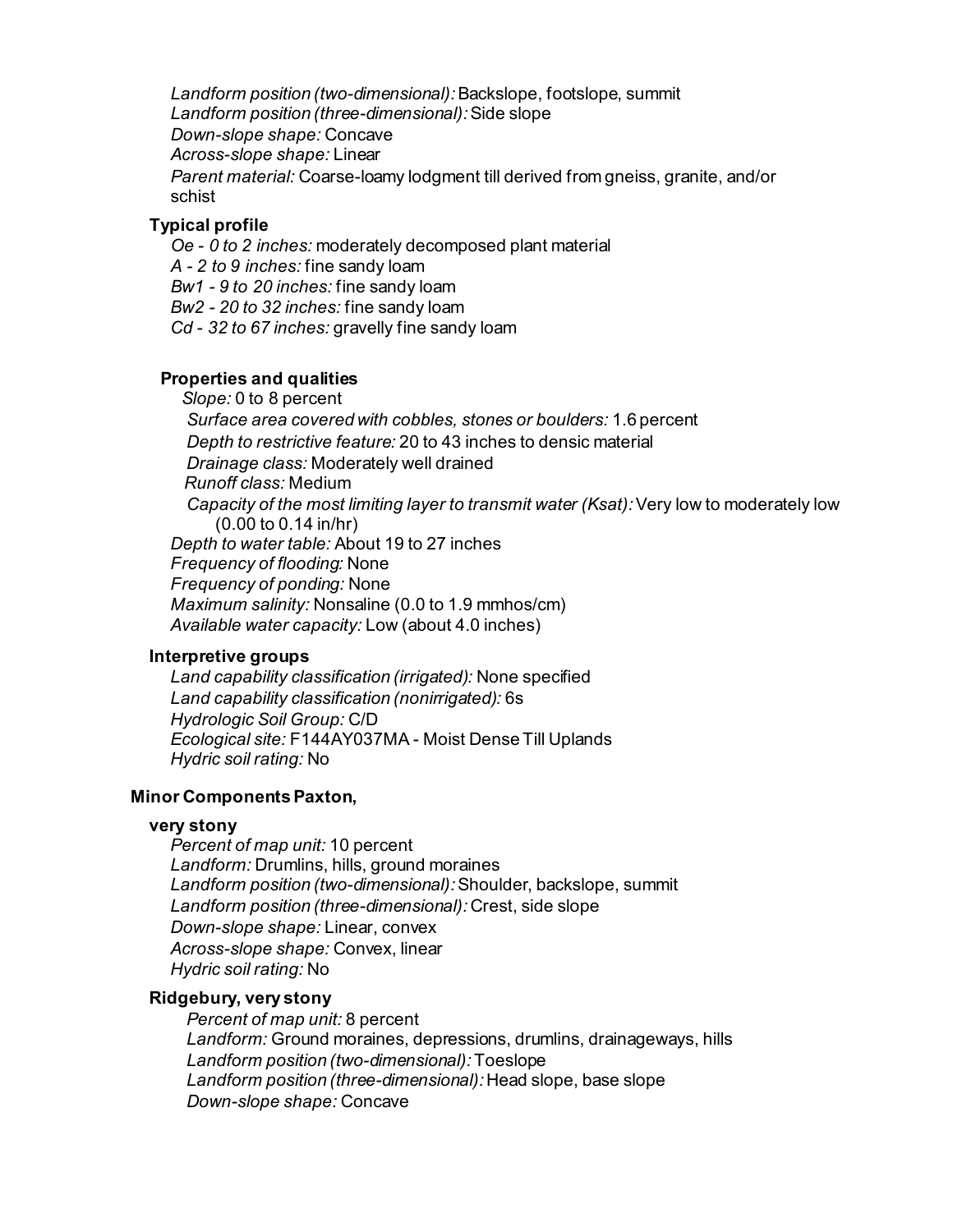*Across-slope shape:* Concave *Hydric soil rating:* Yes

# **15—Scarboro muck, 0 to 3 percent slopes**

#### **Map Unit Setting**

*National map unit symbol:* 2svkt *Elevation:* 0 to 1,350 feet *Mean annual precipitation:* 36 to 71 inches *Mean annual air temperature:* 39 to 55 degrees F *Frost-free period:* 140 to 240 days *Farmland classification:* Not prime farmland

#### **Map Unit Composition**

 *Scarboro and similar soils:* 80 percent  *Minor components:* 20 percent

# **Description of Scarboro**

#### **Setting**

*Landform:* Outwash deltas, depressions, drainageways, outwash terraces *Landform position (two-dimensional):* Toeslope *Landform position (three-dimensional):* Base slope, tread, dip *Down-slope shape:* Concave *Across-slope shape:* Concave, linear *Parent material:* Sandy glaciofluvial deposits derived from schist and/or gneiss and/or granite

#### **Typical profile**

*Oa - 0 to 8 inches:* muck *A - 8 to 14 inches:* mucky fine sandy loam *Cg1 - 14 to 22 inches:* sand *Cg2 - 22 to 65 inches:* gravelly sand

#### **Properties and qualities**

*Slope:* 0 to 3 percent *Depth to restrictive feature:* More than 80 inches *Drainage class:* Very poorly drained *Runoff class:* Negligible *Capacity of the most limiting layer to transmit water (Ksat):* Moderately high to high (1.42 to 14.17 in/hr) *Depth to water table:* About 0 to 2 inches *Frequency of flooding:* None *Frequency of ponding:* Frequent *Maximum salinity:* Nonsaline (0.0 to 1.9 mmhos/cm) *Available water capacity:* Moderate (about 6.1 inches)

#### **Interpretive groups**

*Land capability classification (irrigated):* None specified *Land capability classification (nonirrigated):* 5w *Hydrologic Soil Group:* A/D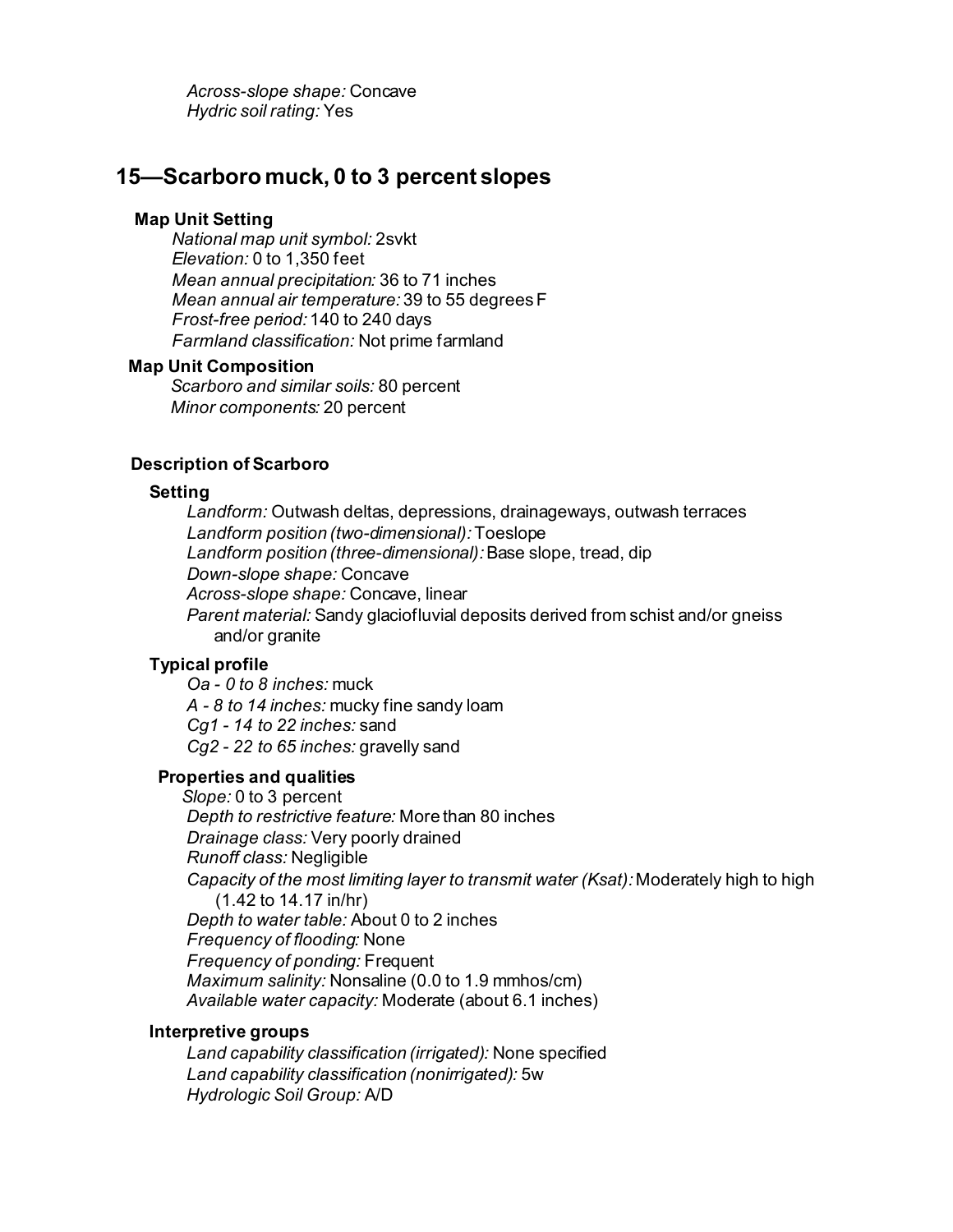*Ecological site:* F144AY031MA - Very Wet Outwash *Hydric soil rating:* Yes

# **Minor Components**

# **Timakwa**

*Percent of map unit:* 10 percent *Landform:* Swamps *Landform position (two-dimensional):* Toeslope *Landform position (three-dimensional):* Base slope, tread, dip *Down-slope shape:* Linear, concave *Across-Slope shape:* Linear, concave *Hydric soil rating: Yes*

## **Walpole**

*Percent of map unit:* 8 percent *Landform:* Deltas, outwash terraces, depressions, outwash plains, depressions *Landform position (two-dimensional):* Toeslope *Landform position (three-dimensional):* Tread, talf, dip *Down-slope shape:* Concave *Across-slope shape:* Concave *Hydric soil rating:* Yes

## **Deerfield**

*Percent of map unit:* 2 percent *Landform:* Outwash plains, terraces *Landform position (three-dimensional):* Tread, dip *Down-slope shape:* Linear *Across-slope shape:* Concave *Hydric soil rating:* No

| Map unit<br>symbol | Map unit name                                                                                     | Rating     | <b>Component</b><br>name<br>(percent)    | Acres in AOI | <b>Percent of AOI</b> |
|--------------------|---------------------------------------------------------------------------------------------------|------------|------------------------------------------|--------------|-----------------------|
|                    | Ridgebury,<br>Leicester, and<br>Whitman soils,<br>0<br>to 8 percent<br>slopes,<br>extremely stony | CT wetland | Ridgebury,<br>extremely<br>stony $(40%)$ | 17.1         | 4.7%                  |
| 3                  |                                                                                                   |            | Leicester,<br>extremely stony<br>(35%)   |              |                       |
|                    |                                                                                                   |            | Whitman,<br>extremely stony<br>(17%)     |              |                       |
|                    |                                                                                                   |            | Swansea (2%)                             |              |                       |
|                    | Raypol silt loam                                                                                  | CT wetland | Raypol (80%)                             |              | 1.1%                  |
| 12                 |                                                                                                   |            | Walpole (2%)                             | 4.1          |                       |

# **Table—Inland Wetlands (CT) (Spring Manor)**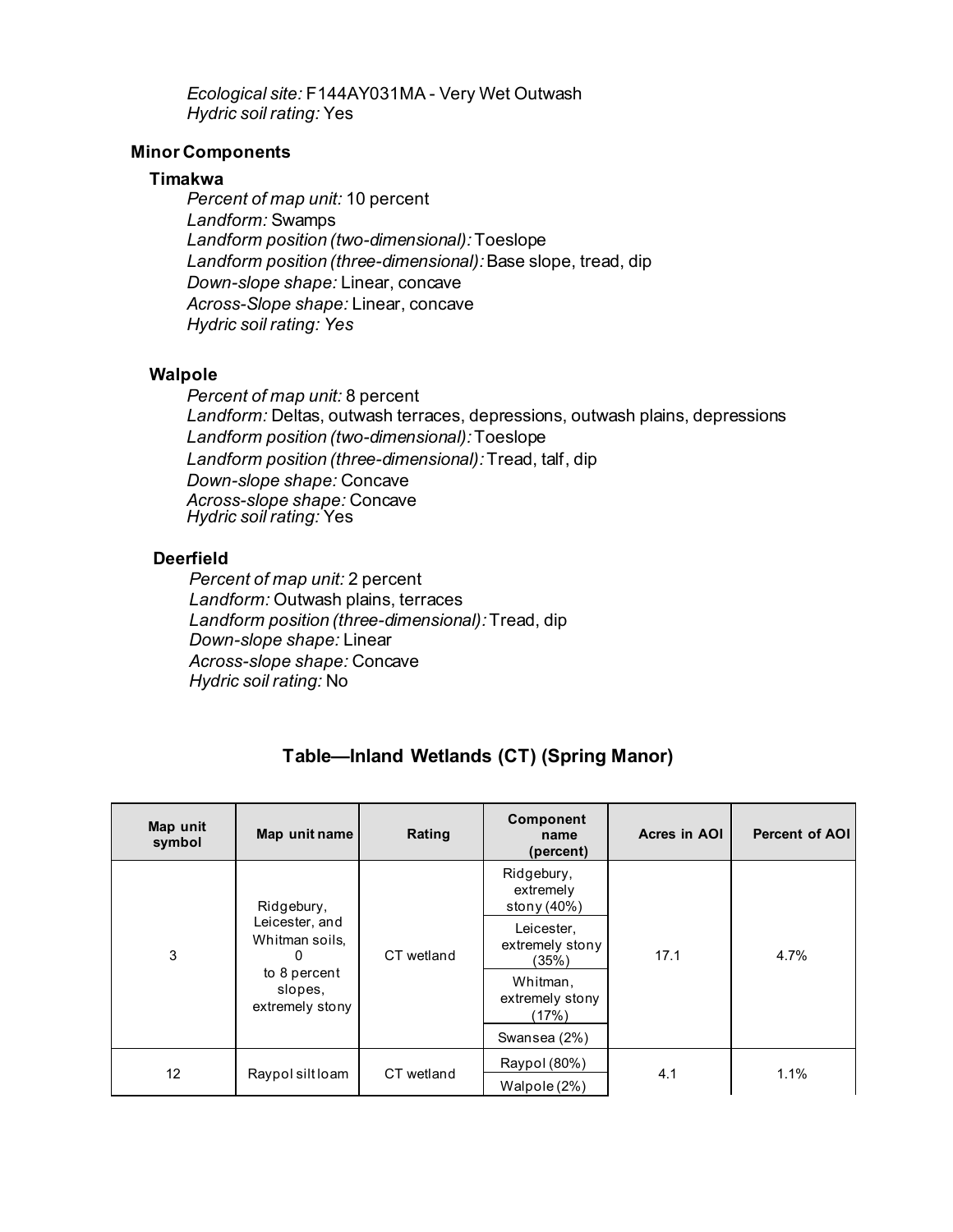|     |                                                         |               | Scarboro (2%)               |      |      |
|-----|---------------------------------------------------------|---------------|-----------------------------|------|------|
| 15  | Scarboro muck, 0<br>to 3 percent<br>slopes              | CT wetland    | Scarboro (80%)              | 2.2  | 0.6% |
|     |                                                         |               | Timakwa (10%)               |      |      |
|     |                                                         |               | Walpole (8%)                |      |      |
|     |                                                         |               | Agawam (85%)                |      |      |
|     | Agawam fine                                             |               | Hinckley (5%)               | 11.2 |      |
| 29B | sandy loam, 3<br>to 8 percent                           | CT nonwetland | Sudbury (5%)                |      | 3.0% |
|     | slopes                                                  |               | Merrimac (3%)               |      |      |
|     |                                                         |               | Windsor(2%)                 |      |      |
|     |                                                         |               | Merrimac (85%)              |      |      |
|     | Merrimac fine                                           |               | Hinckley (5%)               |      |      |
| 34A | sandy loam, 0<br>to 3 percent                           | CT nonwetland | Sudbury (5%)                | 3.1  | 0.8% |
|     | slopes                                                  |               | Agawam (3%)                 |      |      |
|     |                                                         |               | Windsor(2%)                 |      |      |
|     |                                                         |               | Merrimac (85%)              |      |      |
|     | Merrimac fine<br>sandy loam, 8                          |               | Sudbury (5%)                |      |      |
| 34C | to 15 percent                                           | CT nonwetland | Windsor(5%)                 | 2.0  | 0.5% |
|     | slopes                                                  |               | Hinckley (5%)               |      |      |
|     | Hinckley loamy<br>sand, 3 to 15<br>percent<br>slopes    | CT nonwetland | Hinckley (85%)              | 2.8  | 0.8% |
|     |                                                         |               | Windsor(5%)                 |      |      |
| 38C |                                                         |               | Merrimac (5%)               |      |      |
|     |                                                         |               | Agawam (3%)                 |      |      |
|     |                                                         |               | Sudbury (2%)                |      |      |
|     |                                                         |               | Hinckley (85%)              |      |      |
|     | Hinckley loamy<br>sand, 15 to<br>45 percent<br>slopes   | CT nonwetland | Merrimac (5%)               | 14.0 | 3.8% |
| 38E |                                                         |               | Windsor(5%)                 |      |      |
|     |                                                         |               | Agawam (3%)                 |      |      |
|     |                                                         |               | Sudbury (2%)                |      |      |
|     |                                                         |               |                             |      |      |
|     |                                                         |               | Woodbridge, fine            |      |      |
| 45B | Woodbridge fine<br>sandy loam, 3 to<br>8 percent slopes | CT nonwetland | sandy loam<br>(82%)         | 9.7  | 2.7% |
|     |                                                         |               | Paxton (10%)                |      |      |
|     | Woodbridge fine                                         |               | Woodbridge,                 |      |      |
| 46B | sandy loam, 0 to<br>8 percent<br>slopes, very<br>stony  |               | very stony                  | 33.1 |      |
|     |                                                         | CT nonwetland | (82%)                       |      | 9.0% |
|     |                                                         |               | Paxton, very<br>stony (10%) |      |      |
|     | Sutton fine                                             |               | Sutton,                     |      |      |
|     | sandy loam, 2                                           | CT nonwetland | extremely                   | 6.9  |      |
| 52C | to 15 percent<br>slopes,                                |               | stony (80%)<br>Woodbridge,  |      | 1.9% |
|     | extremely<br>stony                                      |               | extremely                   |      |      |
|     |                                                         |               | stony (7%)                  |      |      |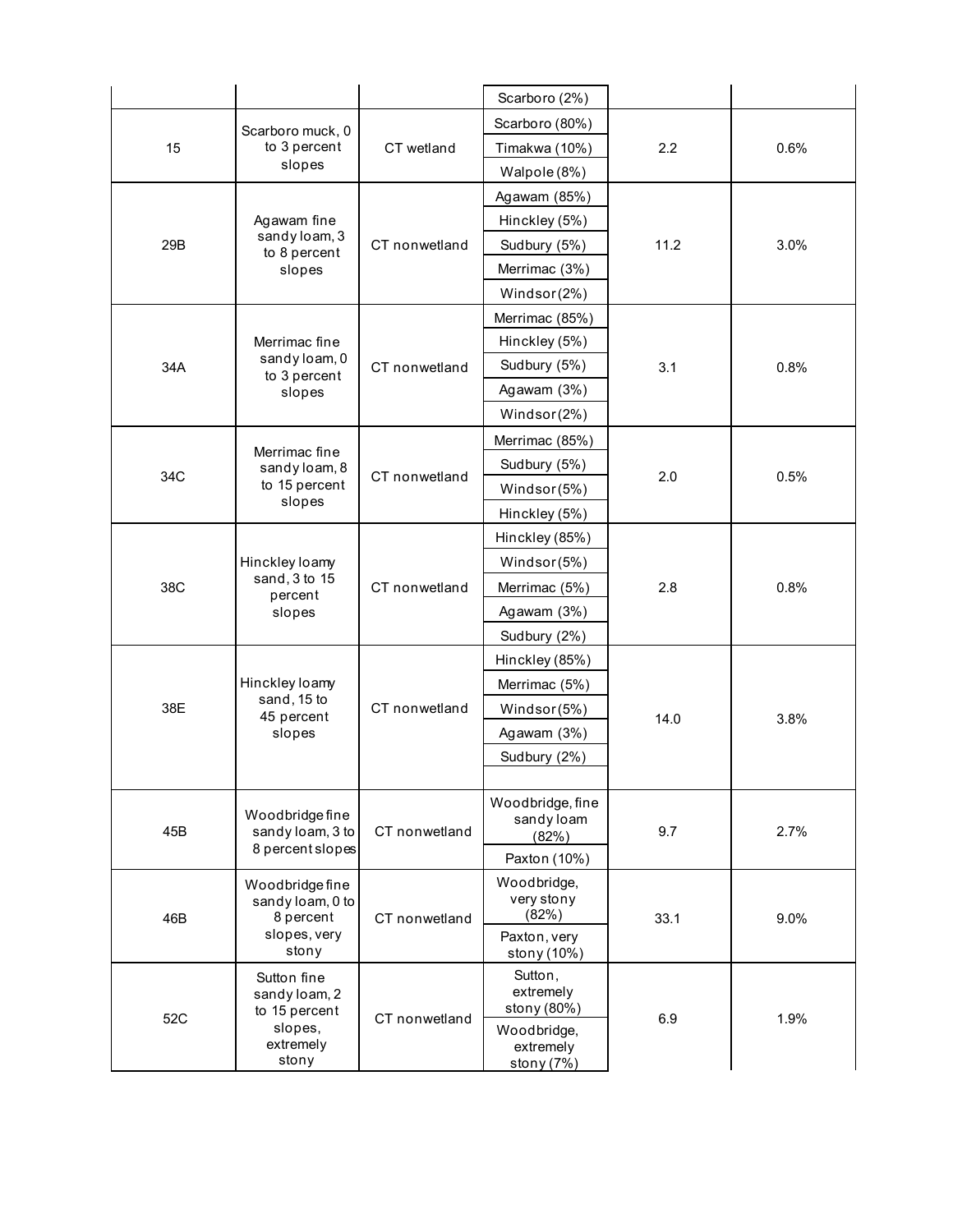|     |                                                              |               | Canton,<br>extremely<br>stony $(5%)$<br>Charlton,<br>extremely<br>stony (5%) |      |      |
|-----|--------------------------------------------------------------|---------------|------------------------------------------------------------------------------|------|------|
|     | Canton and                                                   |               | Canton (50%)                                                                 |      |      |
|     | Charlton fine                                                | CT nonwetland | Charlton (35%)                                                               | 10.7 | 2.9% |
| 60C | sandy loams, 8<br>to 15 percent                              |               | Chatfield (5%)                                                               |      |      |
|     | slopes                                                       |               | Sutton (5%)                                                                  |      |      |
|     |                                                              |               | Canton (45%)                                                                 |      |      |
|     | Canton and                                                   |               | Charlton (35%)                                                               | 21.0 |      |
| 60D | Charlton soils,<br>15 to 25 percent                          | CT nonwetland | Hollis (5%)                                                                  |      | 5.7% |
|     | slopes                                                       |               | Sutton (5%)                                                                  |      |      |
|     |                                                              |               | Chatfield (5%)                                                               |      |      |
|     | Canton and                                                   |               | Canton, very<br>stony (50%)                                                  |      |      |
| 61C | Charlton fine<br>sandy loams, 8                              | CT nonwetland | Charlton, very<br>stony (35%)                                                |      | 5.0% |
|     | to 15 percent<br>slopes, very<br>stony                       |               | Chatfield, very<br>stony (5%)                                                | 18.3 |      |
|     |                                                              |               | Sutton, very<br>stony (5%)                                                   |      |      |
|     |                                                              |               | Canton,<br>extremely<br>stony (55%)                                          |      |      |
|     | Canton and                                                   |               | Charlton,<br>extremely<br>stony (30%)                                        |      |      |
| 62D | Charlton fine<br>sandy loams, 15<br>to 35 percent<br>slopes, | CT nonwetland | Sutton,<br>extremely<br>stony $(5%)$                                         | 14.5 | 3.9% |
|     | extremely stony                                              |               | Chatfield,<br>extremely stony<br>(5%)                                        |      |      |
|     |                                                              |               | Hollis,<br>extremely<br>stony (5%)                                           |      |      |
|     |                                                              |               | Nipmuck (45%)                                                                |      |      |
|     | Nipmuck-<br>Brimfield-Rock                                   |               | Brimfield (35%)                                                              |      |      |
| 71E | outcrop<br>complex, 15 to<br>45 percent<br>slopes            | CT nonwetland | Rock outcrop<br>(10%)                                                        | 8.0  | 2.2% |
|     |                                                              |               | Brookfield (10%)                                                             |      |      |
|     | Nipmuck-<br>Brookfield                                       | CT nonwetland | Nipmuck (50%)                                                                |      |      |
| 72C | complex, 3 to<br>15 percent<br>slopes, very<br>rocky         |               | Brookfield (40%)                                                             | 36.2 | 9.9% |
|     |                                                              |               | Brimfield (5%)                                                               |      |      |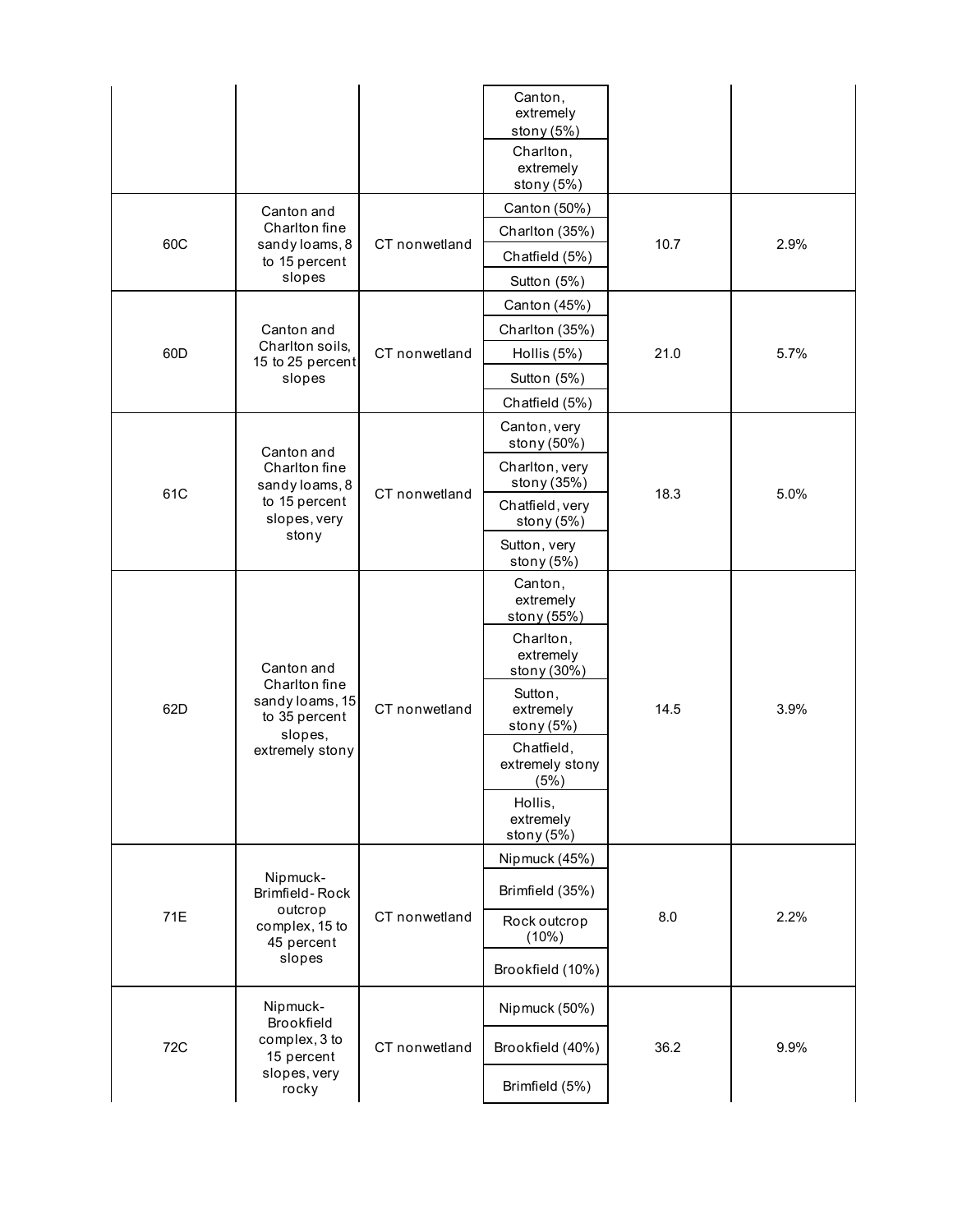|     |                                                                                       |               | Rock outcrop (5%)                   |      |       |
|-----|---------------------------------------------------------------------------------------|---------------|-------------------------------------|------|-------|
|     |                                                                                       |               | Paxton (55%)                        |      |       |
| 84B | Paxton and<br>Montauk fine<br>sandy loams, 3<br>to 8 percent<br>slopes                | CT nonwetland | Montauk (30%)                       | 42.9 | 11.7% |
|     |                                                                                       |               | Woodbridge (5%)                     |      |       |
|     |                                                                                       |               | Charlton (5%)                       |      |       |
|     |                                                                                       |               | Paxton (55%)                        |      |       |
|     | Paxton and                                                                            |               | Montauk (30%)                       |      |       |
| 84C | Montauk fine<br>sandy loams, 8                                                        | CT nonwetland | Woodbridge (6%)                     | 10.3 | 2.8%  |
|     | to 15 percent<br>slopes                                                               |               | Charlton (5%)                       |      |       |
|     |                                                                                       |               | Stockbridge (1%)                    |      |       |
|     | Paxton and<br>Montauk fine<br>sandy loams, 3<br>to 8 percent<br>slopes, very<br>stony | CT nonwetland | Paxton, very<br>stony (55%)         |      | 6.3%  |
|     |                                                                                       |               | Montauk, very<br>stony (30%)        | 23.0 |       |
| 85B |                                                                                       |               | Woodbridge,<br>very stony<br>(8%)   |      |       |
|     |                                                                                       |               | Charlton, very<br>stony (3%)        |      |       |
|     |                                                                                       |               | Stockbridge,<br>very stony<br>(1% ) |      |       |
|     |                                                                                       |               | Occum (80%)                         |      |       |
|     | Occum fine<br>sandy loam                                                              | CT wetland    | Rippowam (5%)                       | 8.0  | 2.2%  |
| 101 |                                                                                       |               | Suncook (5%)                        |      |       |
|     |                                                                                       |               | Pootatuck (5%)                      |      |       |
|     |                                                                                       |               | Pootatuck (80%)                     |      |       |
|     |                                                                                       | CT wetland    | Occum (5%)                          | 18.5 | 5.0%  |
| 102 | Pootatuck<br>finesandy<br>loam                                                        |               | Suncook (5%)                        |      |       |
|     |                                                                                       |               | Rippowam (3%)                       |      |       |
|     |                                                                                       |               | Lim(3%)                             |      |       |
|     |                                                                                       |               | Limerick (2%)                       |      |       |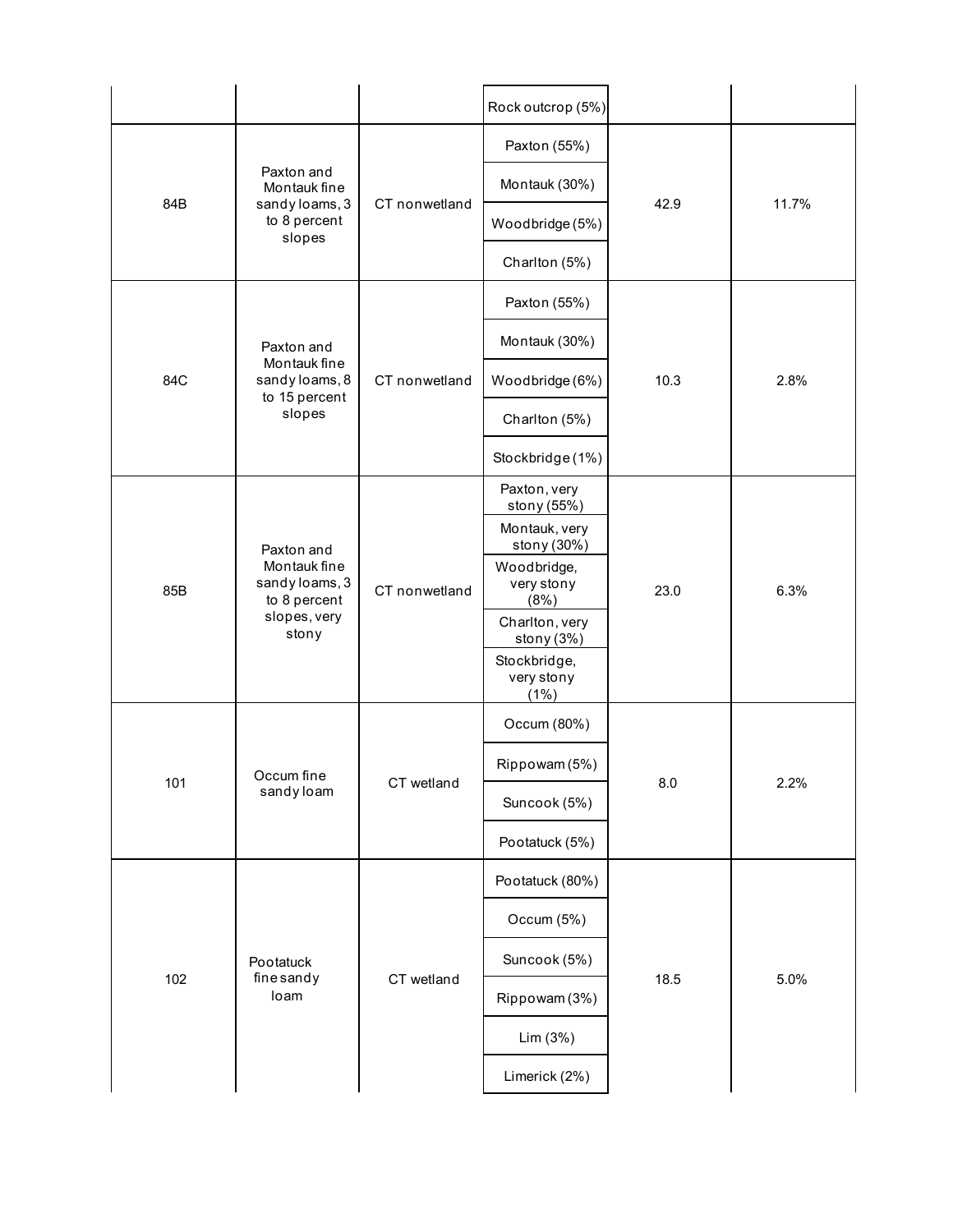|      | <b>Totals for Area of Interest</b>   | 366.9         | 100.0%                                |      |      |
|------|--------------------------------------|---------------|---------------------------------------|------|------|
| W    | Water                                | Water (100%)  | 9.5                                   | 2.6% |      |
|      |                                      |               | Agawam (3%)                           |      |      |
|      | to 3 percent<br>slopes               | CT nonwetland | Haven (5%)                            |      | 8.3% |
| 704A | Enfield silt loam, 0                 |               | Tisbury (5%)                          | 30.4 |      |
|      |                                      |               | Enfield (85%)                         |      |      |
|      | Udorthents,<br>smoothed              | CT nonwetland | Rock outcrop (1%)                     |      | 0.5% |
|      |                                      |               | Urban land (5%)                       | 1.8  |      |
| 308  |                                      |               | Unnamed,<br>undisturbed<br>soils (7%) |      |      |
|      |                                      |               | Udorthents (80%)                      |      |      |
|      | Udorthents-<br>Urban land<br>complex | CT nonwetland | Rock outcrop (2%)                     |      | 0.9% |
| 306  |                                      |               | Unnamed,<br>undisturbed<br>soils (8%) | 3.3  |      |
|      |                                      |               | Urban land (35%)                      |      |      |
|      |                                      |               | Udorthents (50%)                      |      |      |
|      |                                      |               | Bash (2%)                             |      |      |
|      |                                      |               | Hadley (2%)                           |      |      |
|      |                                      |               | Winooski (3%)                         |      |      |
| 107  | Limerick and Lim<br>soils            | CT wetland    | Rippowam (5%)                         | 4.2  | 1.2% |
|      |                                      |               | Saco (8%)                             |      |      |
|      |                                      |               | Lim (30%)                             |      |      |
|      |                                      |               | Limerick (50%)                        |      |      |
|      |                                      |               | Saco (2%)                             |      |      |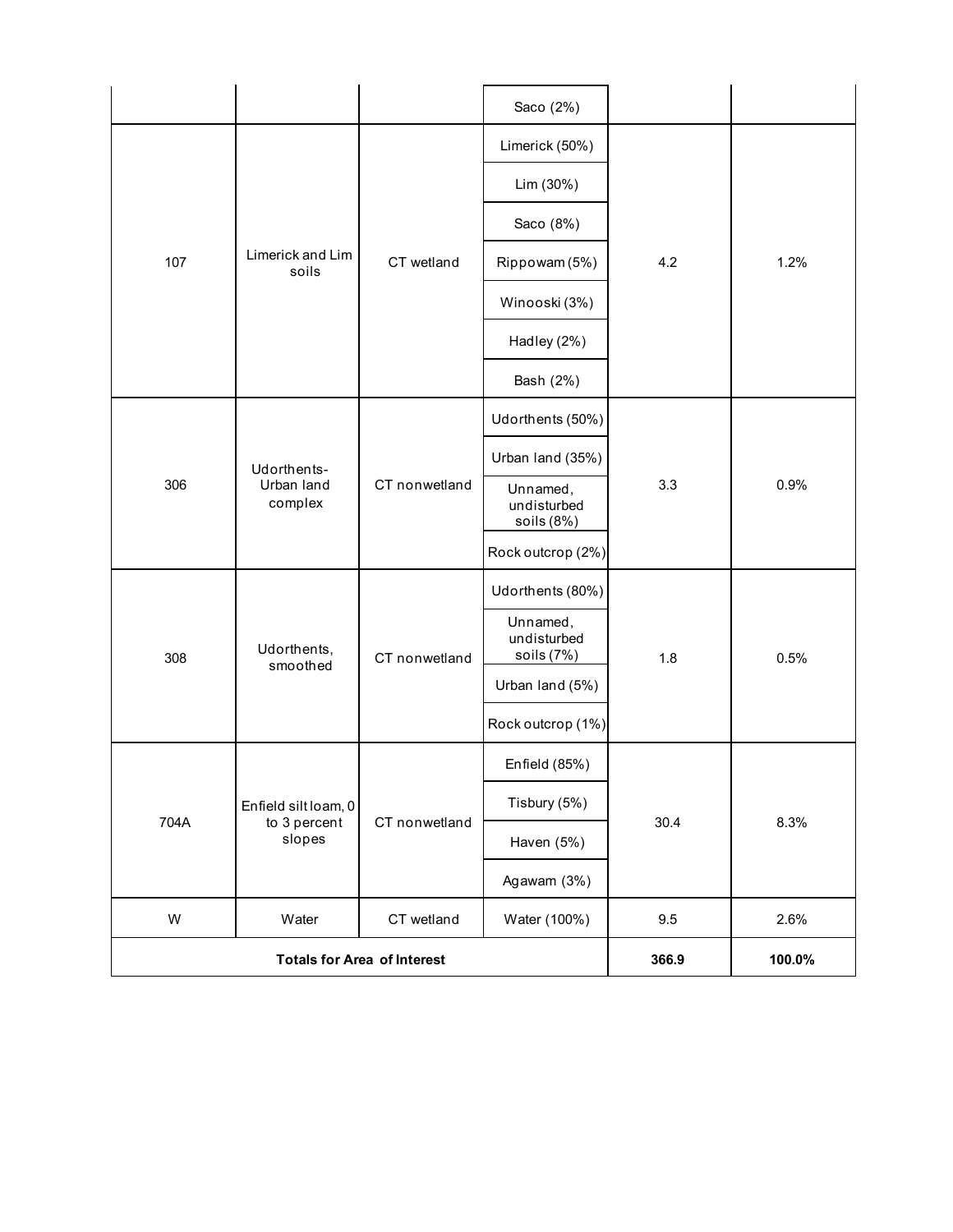